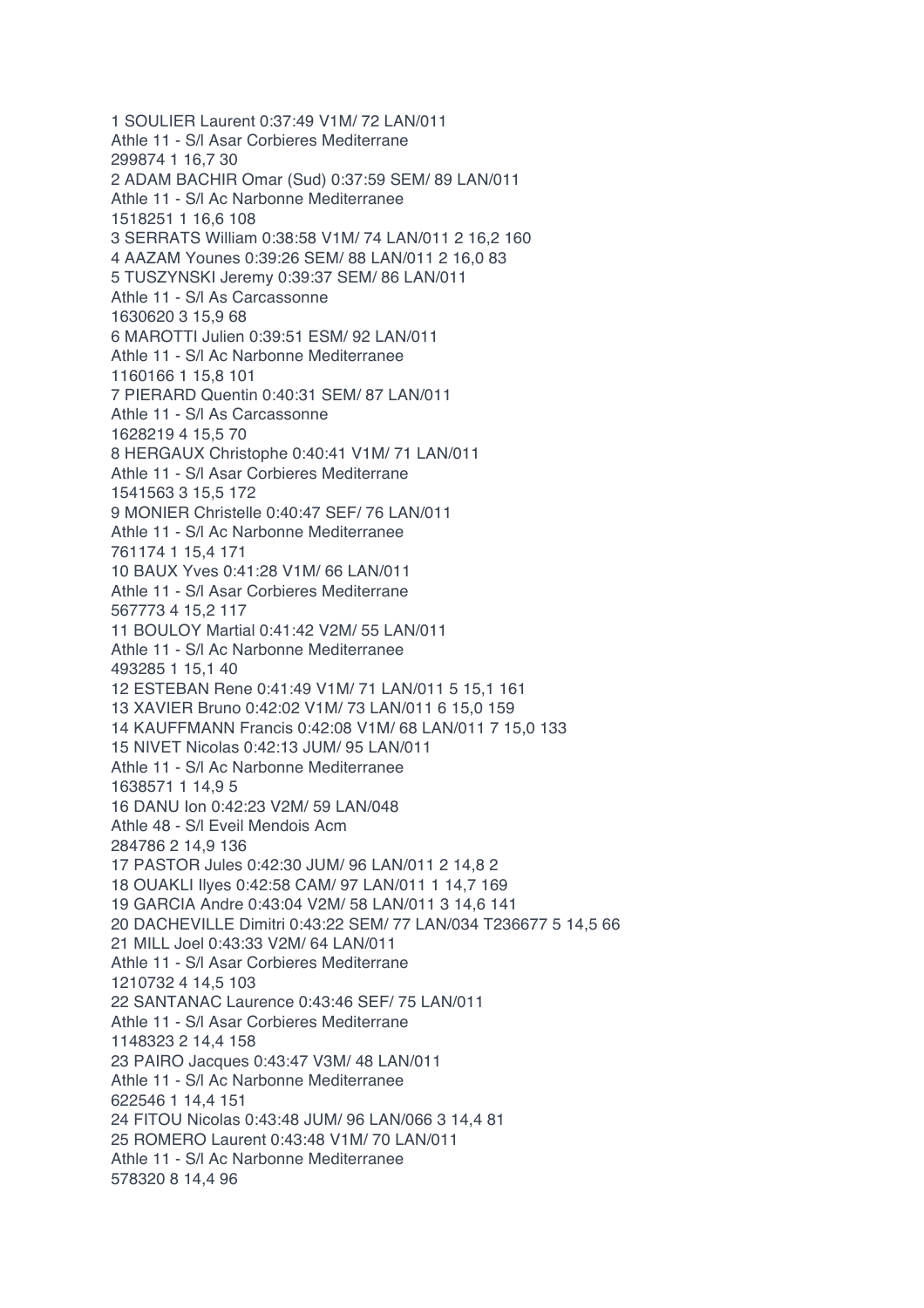26 GATTY Sylvain 0:44:07 SEM/ 76 LAN/011 6 14,3 146 27 PICARD Guillaume 0:44:12 SEM/ 80 LAN/011 7 14,3 91 28 ROSSI Michel 0:44:34 V2M/ 61 PRO/013 Ac Miramas 1473062 5 14,1 125 29 CANTORI Jean-marc 0:45:04 V2M/ 58 LAN/011 6 14,0 73 30 LABATUT Olivier 0:45:34 V1M/ 68 LAN/011 9 13,8 39 31 GANGLOFF Rosario 0:45:44 V2F/ 64 LAN/034 Beziers Cheminots Athletisme M 279295 1 13,8 110 32 LANCON Benoit 0:45:47 V1M/ 73 LAN/011 Athle 11 - S/l As Carcassonne 648254 10 13,8 67 33 PASCON Baptiste 0:45:52 SEM/ 75 LAN/011 8 13,7 167 34 BARLAUD Ludovic 0:45:54 V1M/ 73 LAN/011 11 13,7 17 35 GASPAR Didier 0:45:55 V1M/ 65 LAN/011 Athle 11 - S/l Ac Narbonne Mediterranee 576689 12 13,7 47 36 DUQUENNE David 0:45:59 V1M/ 70 LAN/011 13 13,7 154 37 DANCE Thierry 0:46:09 V1M/ 66 LAN/034 14 13,7 170 38 HARDY Jerome 0:46:49 SEM/ 84 LAN/011 9 13,5 78 39 GOUZY Gabriel 0:46:51 V2M/ 57 LAN/034 7 13,4 152 40 ZEDEK Mohamed 0:47:00 SEM/ 78 R-A/069 Acvs - S/l Val De Saone Athletisme 1561829 10 13,4 36 41 PETIT Tony 0:47:09 V1M/ 67 LAN/011 15 13,4 144 42 BERMEJO Guy 0:47:35 V1M/ 65 LAN/011 16 13,2 131 43 COUTEAUDOUX Thierry 0:47:48 SEM/ 75 LAN/011 11 13,2 84 44 PARRA Elia 0:47:54 V1F/ 67 LAN/011 1 13,2 147 45 TINE Herve 0:48:11 V1M/ 74 LAN/011 17 13,1 139 46 MAROTTI Eric 0:48:12 V2M/ 63 LAN/011 8 13,1 99 47 GARCIA Marie-lourdes 0:48:19 SEF/ 76 LAN/011 Athle 11 - S/l Ac Narbonne Mediterranee 1286461 3 13,0 175 48 MEZIANE Soumia 0:48:25 V1F/ 73 LAN/011 2 13,0 112 49 THOMAS Jean-marc 0:48:50 V2M/ 62 LAN/011 9 12,9 148 50 COMBES Christian 0:48:50 V2M/ 64 LAN/034 T236683 10 12,9 89 51 BAIXAS Gilbert 0:49:05 V2M/ 64 LAN/066 11 12,8 107 52 BIGOT Vincent 0:49:09 V1M/ 68 LAN/011 18 12,8 9 53 PAIRO Georgette 0:49:14 V3F/ 46 LAN/011 Athle 11 - S/l Ac Narbonne Mediterranee 622551 1 12,8 150 54 SABATHE Guy 0:49:16 V2M/ 62 LAN/011 12 12,8 185 55 BONNIN Michel 0:49:31 V4M/ 43 LAN/011 Athle 11 - S/l Ac Narbonne Mediterranee 359067 1 12,7 100 56 LAIRE Christian 0:49:36 V3M/ 47 PYR/009 2 12,7 28 57 SEVELY Pierre 0:49:41 SEM/ 89 LAN/011 12 12,7 86 58 PEREZ Cosme 0:49:43 V2M/ 61 LAN/066 13 12,7 123 59 PEREZ Philippe 0:49:44 V1M/ 66 LAN/011 19 12,7 22 60 DELQUIE Jean-christophe 0:49:45 V2M/ 64 LAN/011 14 12,7 19 61 MILIAN Richard 0:50:03 V2M/ 59 PYR/009 15 12,6 25 62 BOUANICHE Steeve 0:50:20 ESM/ 94 LAN/011 2 12,5 163 63 HABOUZIT Frederic 0:50:23 V1M/ 68 LAN/011 20 12,5 114 64 ADELL Andre 0:50:55 V4M/ 43 LAN/034 Maam - S/l Vedas Endurance 122668 2 12,4 45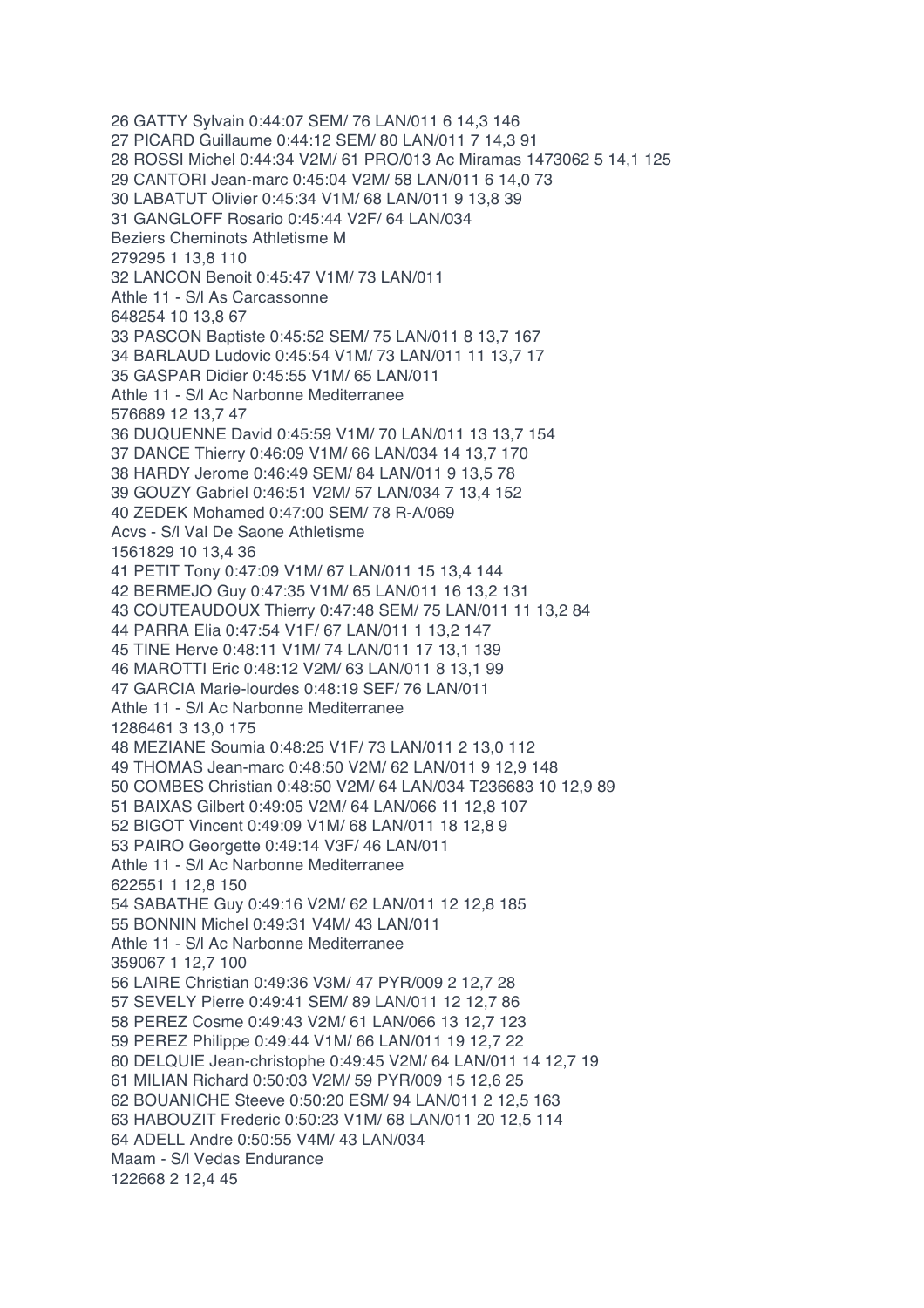65 CATTO Ludovic 0:51:01 V1M/ 73 R-A/038 21 12,3 106 66 ROMERO Didier 0:51:02 V2M/ 62 LAN/034 T236751 16 12,3 180 67 BOTTIN Michel 0:51:03 V2M/ 64 LAN/011 17 12,3 122 68 FORRAT Veronique 0:51:04 V1F/ 72 LAN/011 Athle 11 - S/l Ac Narbonne Mediterranee 1473812 3 12,3 32 69 PECH Fabrice 0:51:16 V1M/ 69 LAN/011 22 12,3 127 70 VILLEMONTEIX Jean-marie 0:51:26 V1M/ 68 LAN/034 23 12,2 33 71 GARCIA Daniel 0:51:27 V1M/ 66 LAN/011 24 12,2 59 72 RESPLANDY Nadia 0:51:28 V1F/ 72 P-L/072 4 12,2 94 73 PONT Jean-marc 0:51:31 V1M/ 68 LAN/034 25 12,2 145 74 LESNIK Franck 0:51:33 V2M/ 63 LAN/011 18 12,2 50 75 CASSIGNOL Dominique 0:51:38 V1F/ 68 LAN/011 Athle 11 - S/l Asar Corbieres Mediterrane 1241830 5 12,2 102 76 CEREZO Laurence 0:51:42 SEF/ 76 LAN/011 4 12,2 134 77 BOURIANE Corinne 0:52:20 V1F/ 66 LAN/011 6 12,0 90 78 CAPT Yves 0:52:23 V2M/ 58 LAN/034 T236673 19 12,0 10 79 QUINCES Roland 0:52:27 V2M/ 60 LAN/011 20 12,0 142 80 CADARS Christophe 0:52:32 SEM/ 85 LAN/011 13 12,0 156 81 GUILHOU Yannick 0:52:33 V1M/ 70 LAN/011 26 12,0 115 82 MIGNONAC Jean-dominique 0:52:34 V2M/ 63 LAN/011 21 12,0 179 83 GIMENOS Vincent 0:52:39 SEM/ 82 LAN/011 14 12,0 98 84 BOUSQUET Christian 0:52:42 V3M/ 51 LAN/034 3 12,0 69 85 GILBERT Philippe 0:52:47 V1M/ 66 LAN/011 27 11,9 173 86 FERRASSE Yves 0:52:49 V2M/ 59 LAN/011 Gruissan Sports Evenements 209122 22 11,9 37 87 MILLER Rodolphita 0:52:56 V1F/ 73 LAN/011 7 11,9 153 88 CALMEL Philippe 0:53:37 SEM/ 81 LAN/011 15 11,8 8 89 SANAHUJA Monique 0:53:39 V2F/ 56 LAN/011 2 11,7 7 90 BRON Gilbert 0:53:44 V1M/ 65 R-A/038 28 11,7 104 91 ARGOUD Bruno 0:53:47 V4M/ 44 LAN/034 3 11,7 82 92 FRAISSE Romain 0:53:52 SEM/ 89 LAN/011 16 11,7 113 93 RAYSSAC Cyril 0:53:56 SEM/ 79 LAN/011 17 11,7 138 94 JAULENT Elisabeth 0:53:57 V1F/ 66 LAN/011 Athle 11 - S/l Asar Corbieres Mediterrane 1271442 8 11,7 119 95 CAROL Bernard 0:53:59 V3M/ 49 PYR/081 Tarn Sud A - S/l Es Aussillon 630013 4 11,7 149 96 AUTHIE Cyril 0:54:04 V1M/ 73 LAN/011 29 11,7 56 97 LAIRE Jackie 0:54:09 V3F/ 50 PYR/009 2 11,6 29 98 ORRIT Jean-marie 0:54:17 SEM/ 77 LAN/011 18 11,6 165 99 BARLAUD Stephanie 0:54:24 SEF/ 76 LAN/011 5 11,6 14 100 BRAS Eric 0:54:25 V1M/ 65 LAN/011 30 11,6 21 101 ANDUZE Lynda 0:54:42 V1F/ 70 LAN/011 Athle 11 - S/l Asar Corbieres Mediterrane 1078806 9 11,5 116 102 MURZEREAU Cyril 0:54:44 V1M/ 74 LAN/011 31 11,5 176 103 PELLIER Serge 0:54:45 V1M/ 71 LAN/011 Athle 11 - S/l Ac Narbonne Mediterranee 1272648 32 11,5 164 104 MAURI Corinne 0:54:52 V1F/ 66 LAN/011 10 11,5 23 105 FERNANDES Jose 0:55:00 V3M/ 53 LAN/011 5 11,5 65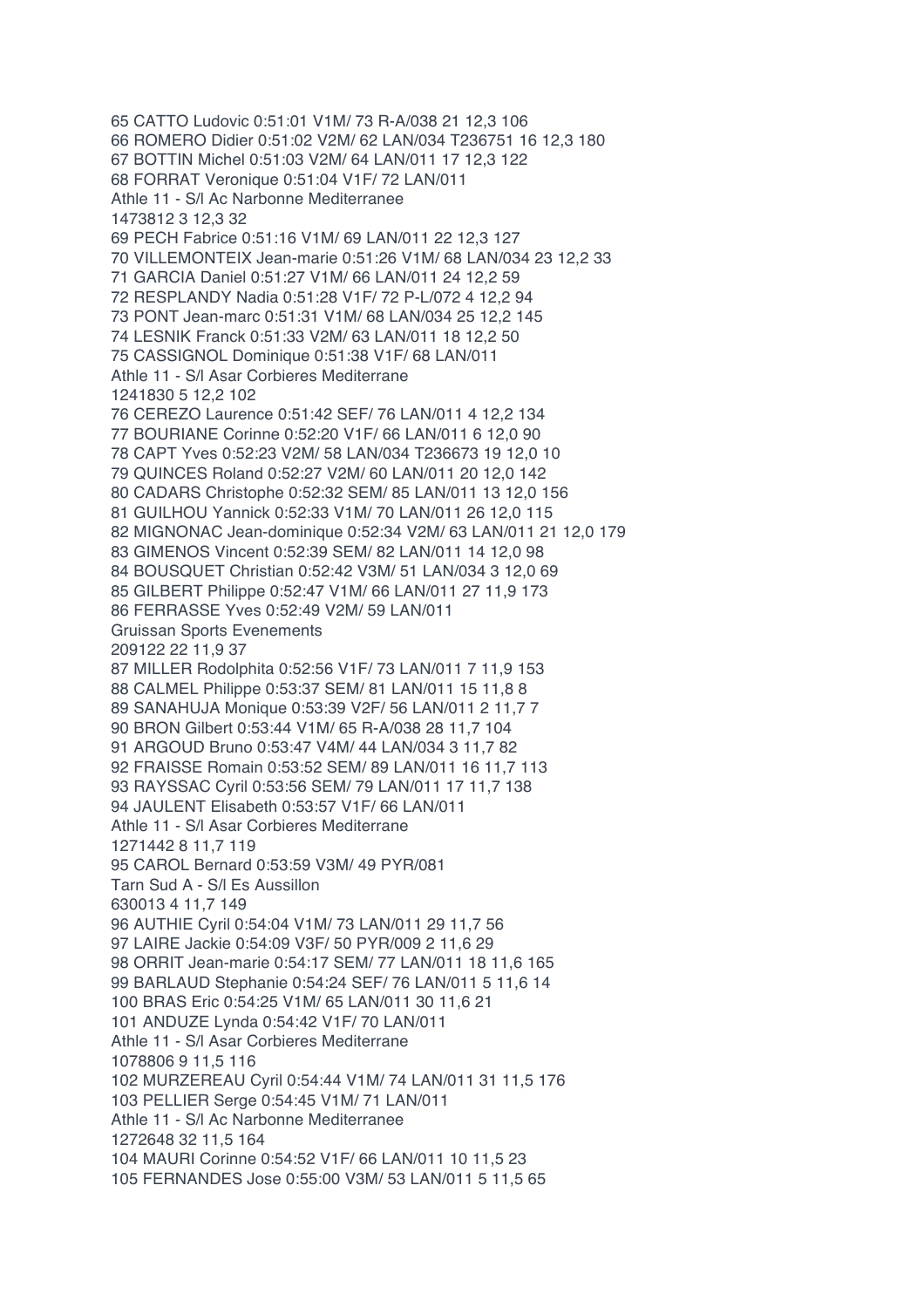106 ALBOUY Philippe 0:55:11 V2M/ 64 LAN/011 23 11,4 126 107 ILLAN Amandine 0:55:13 SEF/ 82 LAN/011 6 11,4 26 108 TORRES Sylvie 0:55:17 V2F/ 57 LAN/011 3 11,4 79 109 HERARD Alain 0:55:18 V2M/ 61 LAN/011 Athle 11 - S/l Ac Narbonne Mediterranee 1004031 24 11,4 182 110 KIEFFER Laurent 0:55:21 V1M/ 66 LAN/011 33 11,4 18 111 LABONNE Joseph 0:55:22 V3M/ 54 LAN/011 6 11,4 4 112 PERUS Gerard 0:55:34 V3M/ 47 LAN/011 7 11,3 111 113 GASPARINI Patricia 0:55:43 V2F/ 55 LAN/011 4 11,3 105 114 ALDEBERT Yves 0:55:51 V3M/ 52 LAN/011 8 11,3 62 115 LABONNE Marie-line 0:55:58 V3F/ 53 LAN/011 3 11,3 3 116 DURAND Thierry 0:56:00 V1M/ 72 LAN/011 34 11,2 174 117 FALCOU Beatrice 0:56:02 V2F/ 64 LAN/011 5 11,2 20 118 MERSEL Tahar 0:56:04 V2M/ 59 LAN/011 25 11,2 135 119 HERAIL Frederic 0:56:15 V1M/ 69 LAN/011 35 11,2 46 120 DELERIS Stephanie 0:56:34 SEF/ 75 LAN/011 Athle 11 - S/l Asar Corbieres Mediterrane 1530910 7 11,1 12 121 FERRASSE Sylvie 0:56:38 V2F/ 62 LAN/011 Gruissan Sports Evenements 1285527 6 11,1 38 122 HOUSSIER Christophe 0:56:47 V1M/ 69 LAN/011 36 11,1 130 123 DUPONT Christian 0:57:09 V1M/ 72 LAN/011 37 11,0 184 124 LAUWERIER Luc 0:57:11 V1M/ 66 LAN/034 38 11,0 121 125 GARCIA Violene 0:57:13 V1F/ 69 LAN/034 T236685 11 11,0 11 126 MONFIL Nancy 0:57:14 V1F/ 67 LAN/034 12 11,0 183 127 NAVARRO Brigitte 0:57:15 V2F/ 63 LAN/011 7 11,0 181 128 DUPRADEAU Sandrine 0:57:27 SEF/ 79 PYR/031 8 11,0 53 129 EWAN David 0:57:37 V3M/ 46 LAN/034 T236668 9 10,9 95 130 COUPET Christophe 0:57:39 V2M/ 62 LAN/034 26 10,9 34 131 VALVERDE Marc 0:57:40 V2M/ 58 LAN/011 27 10,9 166 132 BARDY Magali 0:57:45 V1F/ 65 LAN/011 13 10,9 63 133 GUIBAL Marie-jo 0:58:14 V3F/ 54 LAN/011 4 10,8 60 134 KOPEC Gael 0:58:31 V1M/ 68 LAN/011 39 10,8 31 135 FITOU Michel 0:58:42 V2M/ 59 LAN/066 28 10,7 80 136 GARCIA Eve 0:58:46 V1F/ 68 LAN/011 14 10,7 58 137 GORGONI Jean-claude 0:59:09 V3M/ 45 LAN/034 10 10,7 88 138 GARCES Fanny 0:59:30 SEF/ 86 LAN/011 9 10,6 76 139 FAURIE Claire 0:59:35 V3F/ 54 LAN/011 5 10,6 57 140 EWAN Anne 0:59:47 V2F/ 56 LAN/034 8 10,5 93 141 BOUSQUET Jean-pierre 1:00:15 V3M/ 50 LAN/011 11 10,5 124 142 ROLLAND Gael 1:00:32 V1M/ 73 LAN/011 40 10,4 140 143 BOSC Nelly 1:00:56 V1F/ 71 LAN/011 15 10,3 71 144 HARDY Audrey 1:00:56 SEF/ 85 LAN/011 10 10,3 77 145 COPOVI Amandine 1:00:58 CAF/ 97 LAN/011 Athle 11 - S/l Asar Corbieres Mediterrane 1078795 1 10,3 54 146 MARTINEZ Jean-francois 1:01:06 V3M/ 51 LAN/066 12 10,3 162 147 ALLENNE-TEN Josiane 1:01:09 V1F/ 69 LAN/011 16 10,3 15 148 ALLENNE-TEN Didier 1:01:10 V2M/ 61 LAN/011 29 10,3 16 149 BARATIER Philippe 1:01:17 V1M/ 68 LAN/011 41 10,3 143 150 GASCON Helene 1:01:36 V1F/ 72 LAN/066 17 10,2 75 151 DELBOURG Bernadette 1:01:53 V2F/ 56 LAN/011 9 10,2 109 152 CRUNEL Alain 1:02:02 V2M/ 55 LAN/011